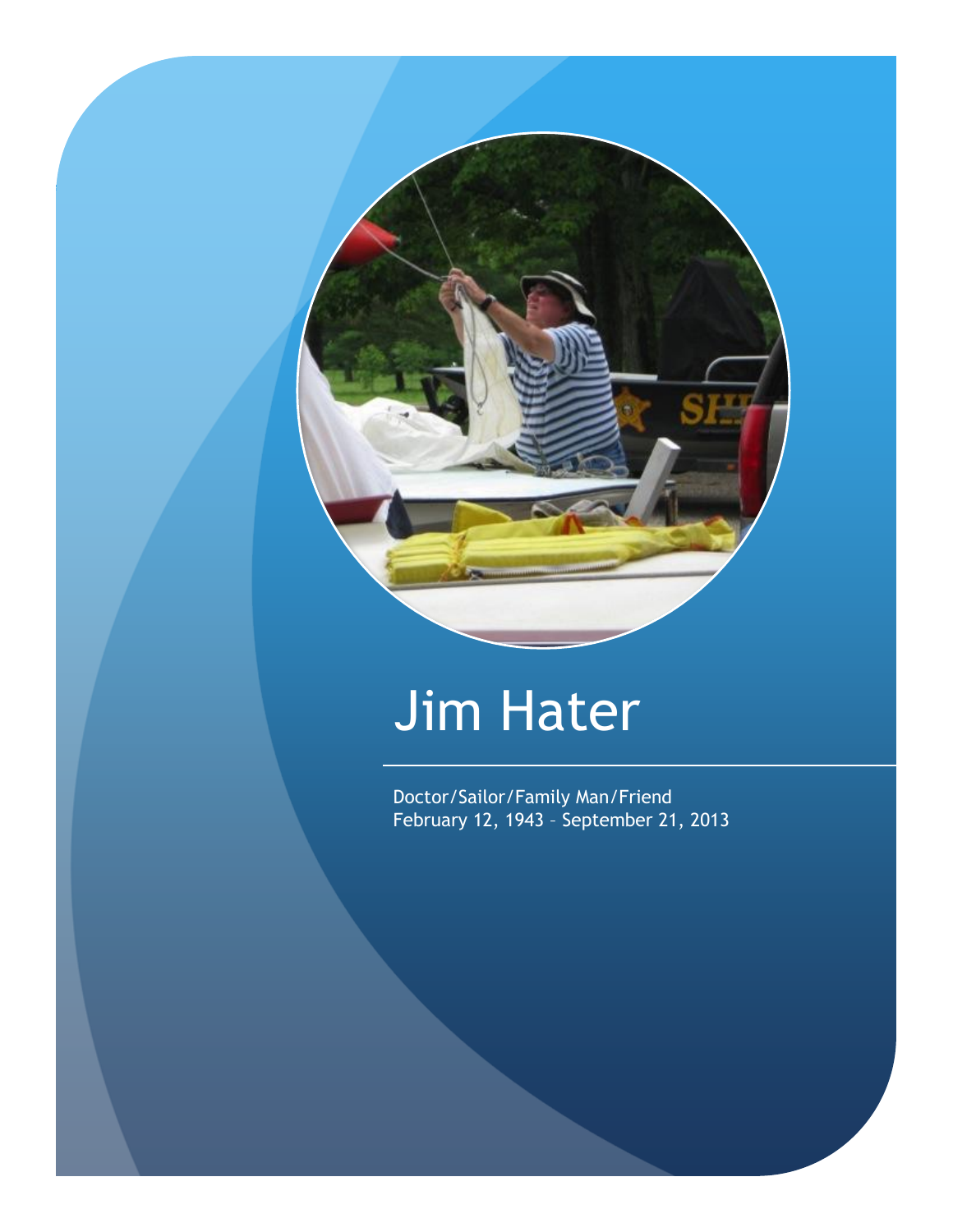



Jim Hater was an unusual man. We remember him as a Y-Flyer, Snipe, and Sunfish sailor who has been racing with wife Carolyn at Acton Lake for two centuries, it seems.

But he was far more than an enthusiast for wind powered boats. When he wasn't at the lake competing, he was a doctor of optometry with a thriving business in Delhi in Cincinnati. More than that he was a pilot, having gotten his license to fly just ten years ago in his late fifties.

He bought a plane with one of his three sons and often flew to Kentucky just to touch down or to Wright Field in Dayton. He also flew to West Point, Florida, where his oldest son David, a colonel in the Air Force, was once stationed. Jim knew wind. And microclimates. Both came in handy on the water in a sailboat as well as in the air.

You can ask any who knew him what kind of a man he was, and you would get the same reply: kind, happy, and a great friend. But even more, he was, in my mind, a courageous man with integrity.

I became convinced of that about four years ago when Jim and I were on race duty together. I waited about five minutes too long to abandon a race as a dangerous weather front approached from the northwest. I was on the committee boat and Jim



"…Jim fell asleep at a party. As a prank, (we) painted his toenails red. As usual, he took it in stride. He even walked barefoot through the hotel lobby to the hot tub."

was in Rescue One. By the time we abandoned racing, the storm had raced in itself and, with it, some ferocious lightning. I picked up a junior or two and their boats and headed for the marina docks so we could get off the water. Most of the race participants had gotten into the docks as well, but there were still four boats on the water when the 30+ miles per hour wind struck. Charlie Buchert's Hobie, and two Y's – Charlie DeArmon and Roger Henthorn. The fourth boat was Jim Hater in Rescue One.

The three sailboats capsized within 10 seconds of one another as the squall hit them in a synchronous wave of powerful wind. Those of us standing beneath the shelter of the marina concession stand watched helplessly and strained to see through the rain if all those thrown into the water were OK.

And then we saw Jim. With a thick rain pouring and lightning bolts thundering all around the lake, he was methodically moving from one capsize to another and picking up the people in the water, just as if it he was picking up buoys after a race. Just like it was a part of his duty.

Everything turned out well that day, but it could have been worse. Jim brought all five sailors out of the water and back to safety with little regard for his own.

(continued next page)